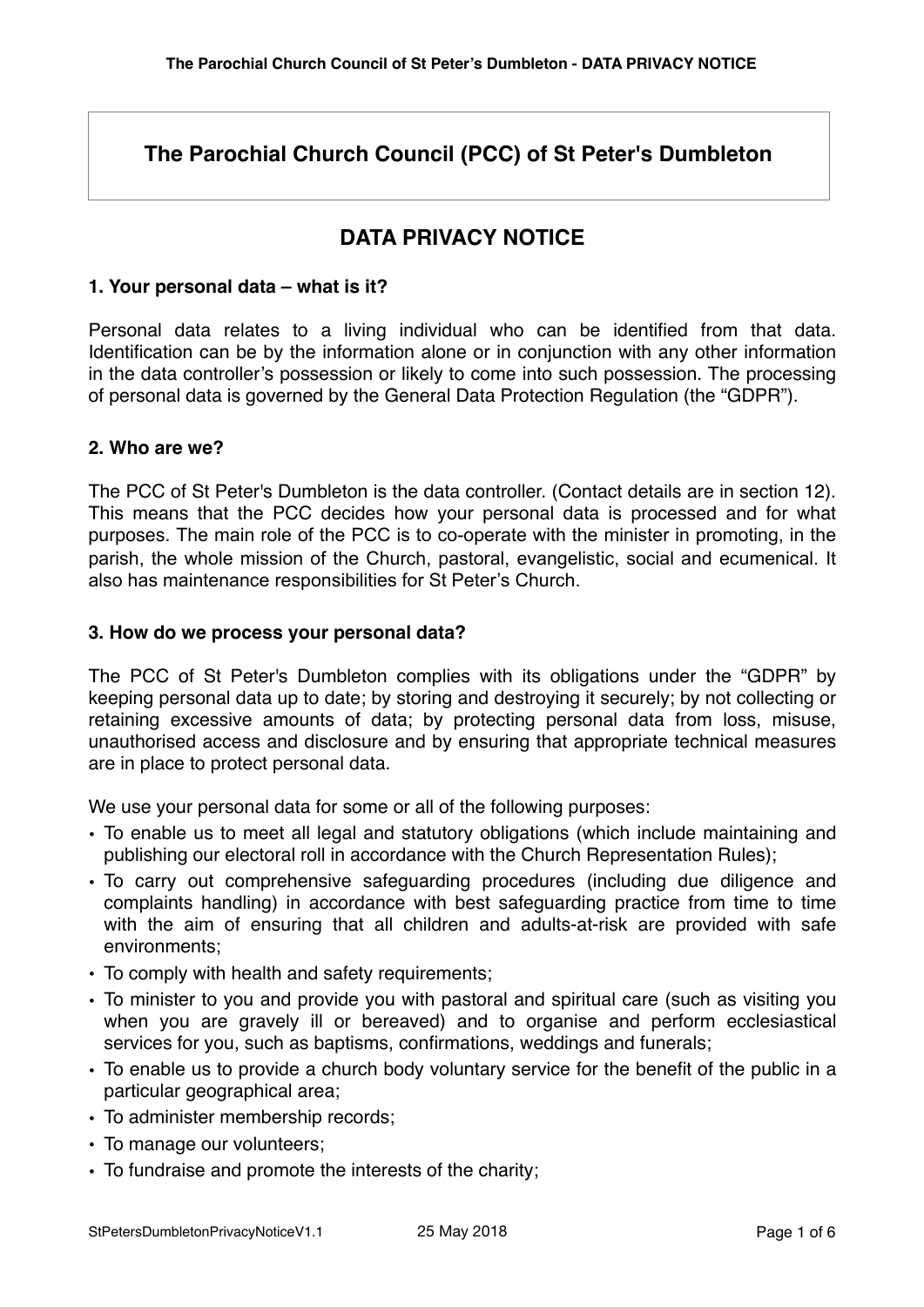- To maintain our own accounts and records (including the processing of Gift Aid applications);
- To process a donation that you have made (including Gift Aid information);
- To inform you of news, events, activities and services running at St Peter's or more widely within the diocese;
- To operate our parish web sites;
- To seek your views or comments;
- To notify you of changes to our services, events and role holders;
- To send you communications which you have requested and that may be of interest to you. These may include information about campaigns, appeals and other fundraising activities;
- To process a grant or application for a role;
- To check attendance compliance for those establishing a qualifying connection for marriage;
- To provide facilities for hire;
- To care for and improve the church building, contents and grounds.

We will process some or all of the following where necessary to perform our tasks:

- Names, titles, aliases, and photographs;
- Contact details such as telephone numbers, addresses, and email addresses;
- Where they are relevant to our mission, or where you provide them to us, we may process demographic information such as gender, age, date of birth, marital status, marriage qualification status, nationality, education/work histories, academic/professional qualifications, hobbies, family composition, and dependants;
- Where you make donations or pay for activities such as use of the church, financial identifiers such as bank account numbers, payment card numbers, or payment/ transaction identifiers.

The data we process is likely to constitute *special category (sensitive) personal data* because, as a church, the fact that we process your data at all may be suggestive of your religious beliefs. When provided, we may also process other categories of sensitive personal data concerning racial or ethnic origin, and where relevant, mental and physical health, details of injuries, medication/treatment received, and criminal records, fines and other similar judicial records.

## **4. What is the legal basis for processing your personal data?**

Most of our data is processed because it is necessary for our *legitimate interests*, or the legitimate interests of a third party (such as another organisation in the Church of England). An example of this would be our safeguarding work to protect children and adults at risk. We will always take into account your interests, rights and freedoms.

Some of our processing is necessary for compliance with a *legal obligation*. For example, we are required by the Church Representation Rules to administer and publish the electoral roll, and under Canon Law to announce forthcoming weddings by means of the publication of banns. Processing is also necessary for carrying out legal obligations in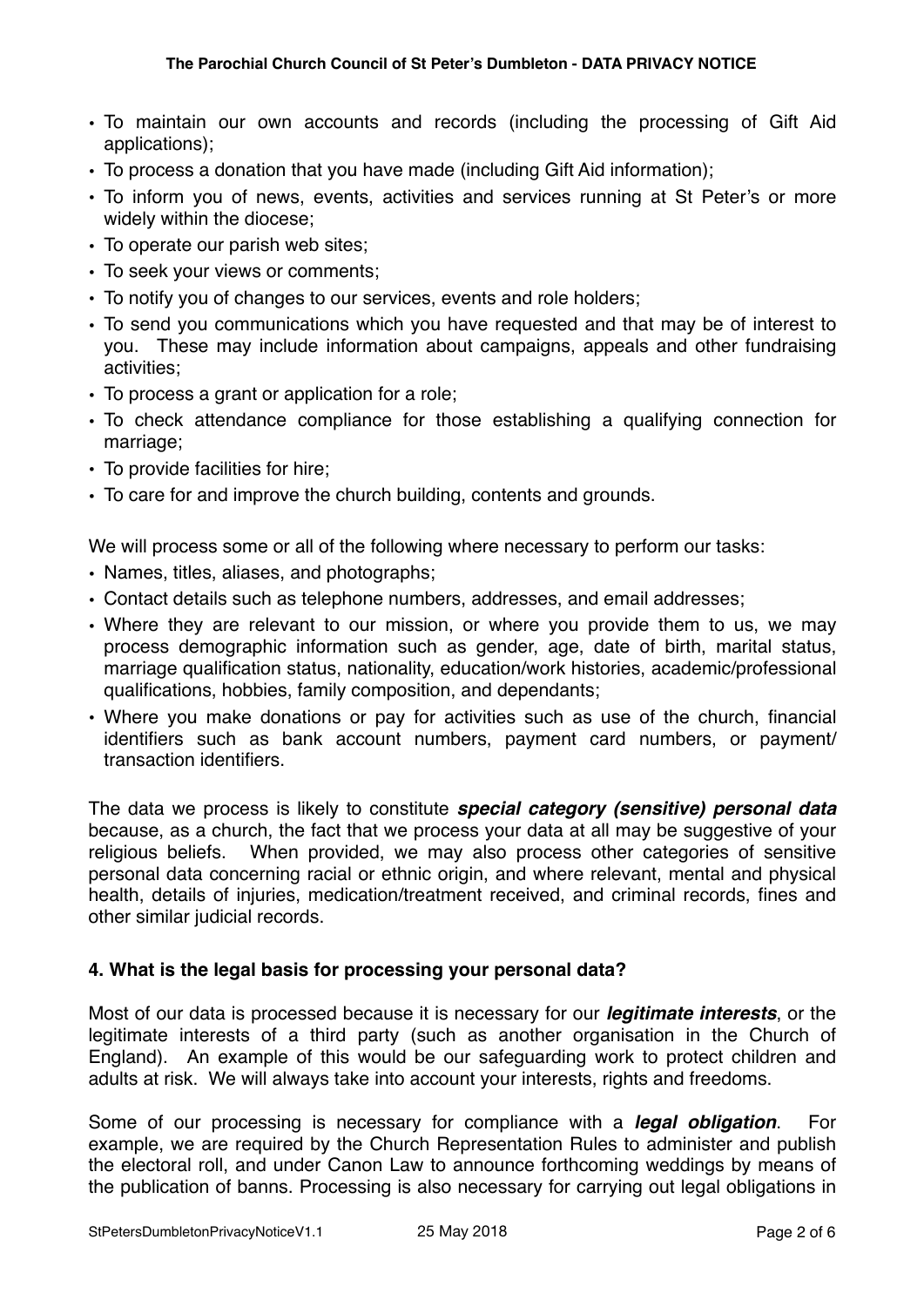<span id="page-2-2"></span>relation to Gift Aid or under employment, social security or social protection law, and to meet  $HMRC<sup>1</sup>$  $HMRC<sup>1</sup>$  $HMRC<sup>1</sup>$  and other statutory requirements.

We may also process data if it is necessary for the performance of a *contract* with you, or to take steps to enter into a contract. An example of this would be processing your data in connection with the hire of church facilities.

<span id="page-2-3"></span>Where your information is used other than in accordance with one of these legal bases, we will first obtain your *consent*<sup>[2](#page-2-1)</sup> to that use. We will seek explicit consent to keep you informed about news, events, activities and services in both the parish and the wider diocese.

When we process *special category (sensitive) personal data*, it will be done subject to one or more of the following conditions:

- Explicit consent of the data subject;
- Processing is necessary for carrying out obligations under employment, social security or social protection law, or a collective agreement;
- Processing is carried out by a not-for-profit body with a religious aim provided:
	- the processing relates only to members or former members (or those who have regular contact with it in connection with those purposes); and
	- there is no disclosure to a third party without consent;
- Processing relates to personal data manifestly made public by the data subject;
- Processing is necessary for archiving purposes in the public interest, or scientific and historical research purposes or statistical purposes.

Religious organisations are permitted to process information about your religious beliefs to administer membership or contact details.

## **5. Sharing your personal data**

Your personal data will be treated as strictly confidential. It will only be shared with third parties where it is necessary for the performance of our tasks, or where you first give your prior consent, or in respect of a legal/statutory obligation. It is likely that we will need to share your data with some or all of the following (but only where necessary):

- The appropriate bodies of the Church of England including the other data controllers;
- Other clergy or lay persons nominated or licensed by the bishops of the diocese to support the mission of the church in our parish. For example, our clergy are supported by our area dean and archdeacon, who may provide confidential mentoring and pastoral support. Assistant or temporary ministers, including curates, deacons, licensed lay ministers, commissioned lay ministers or persons with Bishop's Permissions may participate in our mission in support of our regular clergy.
- Other persons or organisations operating within the diocese as appropriate;
- Others associated with our church;
- On occasion, other churches with which we are carrying out joint events or activities;

<span id="page-2-0"></span><sup>&</sup>lt;sup>[1](#page-2-2)</sup> HMRC: Her Majesty's Revenue and Customs

<span id="page-2-1"></span>[<sup>2</sup>](#page-2-3) Consent forms can be found at: [www.stpetersdumbleton.org.uk/data-protection](http://www.stpetersdumbleton.org.uk/data-protection)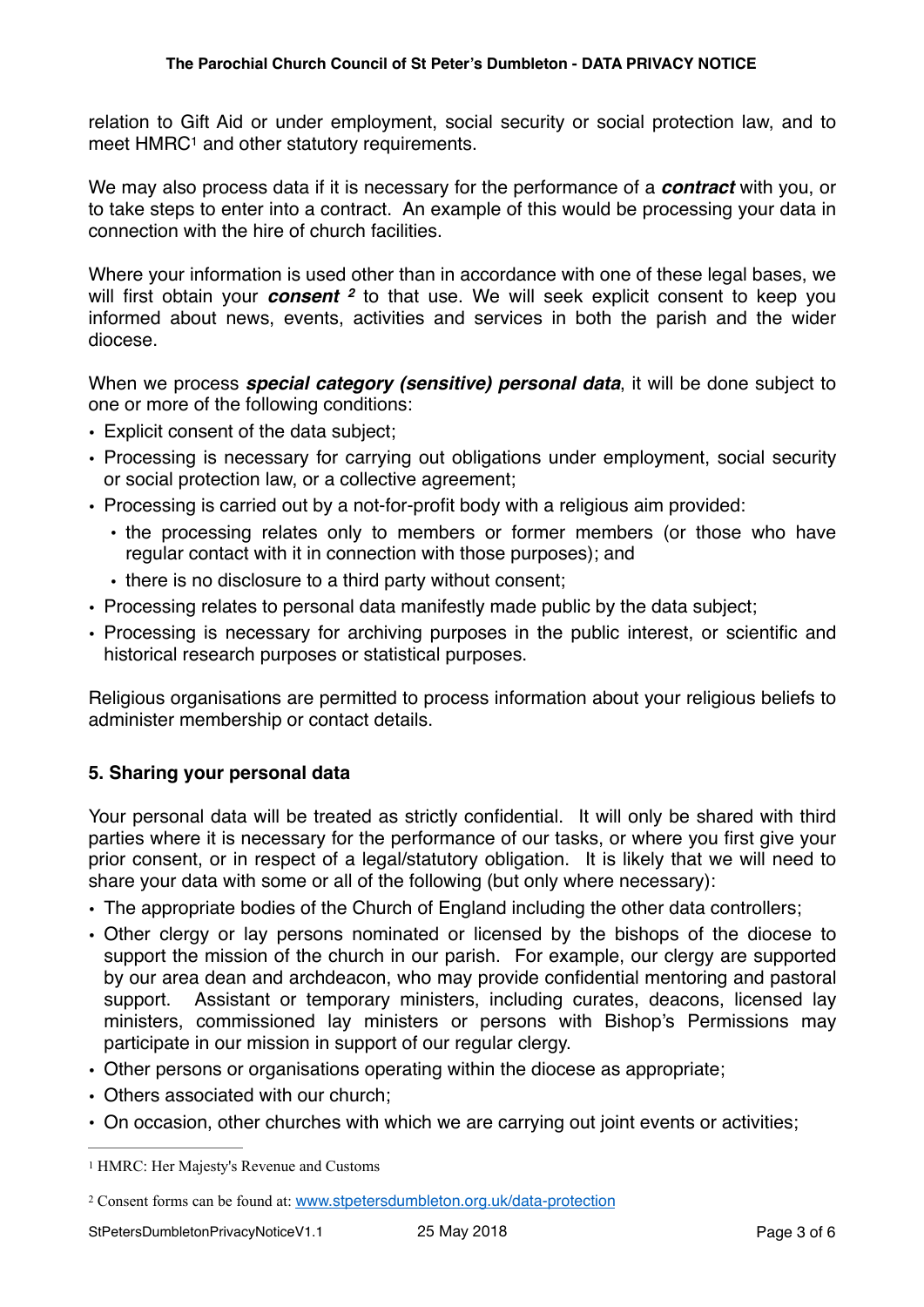- External statutory bodies (police, social care etc) where this is legally required;
- External service providers.

Examples of those with whom we may need to share information are:

- the Bishop's Office
- the Diocesan Board of Finance offices
- the Diocesan Board of Education
- the Parish Giving Scheme
- deanery officers and representatives
- other PCCs in our benefice
- incumbents and clergy in the benefice, deanery or diocese
- the Churches' Child Protection Advisory Service
- the Online Faculty System
- the Diocesan Registrar
- the offices of the Chancellor of the Diocese
- Statutory Consultants, e.g. Historic England, and the Church Buildings Council
- our independent accounts examiner
- our volunteers, organists, choir members and bellringers
- professionals, professional bodies and contractors who provide the PCC with goods or a service
- the Gloucestershire Record Office
- HMRC
- our insurer and bank
- our web service providers
- our email service providers

## **6. How long do we keep your personal data?**

<span id="page-3-1"></span>We keep data in accordance with the guidance set out in the guide "Keep or Bin: Care of Your Parish Records" which is available from the Church of England website<sup>[3](#page-3-0)</sup>.

Specifically, we retain electoral roll data; gift aid declarations and associated paperwork which are kept for six years after the calendar year to which they relate; and parish registers (baptisms, marriages, funerals) which are kept permanently.

<span id="page-3-0"></span><sup>&</sup>lt;sup>[3](#page-3-1)</sup> Details about retention periods can currently be found in the Record Management Guides located on the Church of England website at: [www.churchofengland.org/more/libraries-and-archives/records-management](http://www.churchofengland.org/more/libraries-and-archives/records-management-guides)[guides](http://www.churchofengland.org/more/libraries-and-archives/records-management-guides)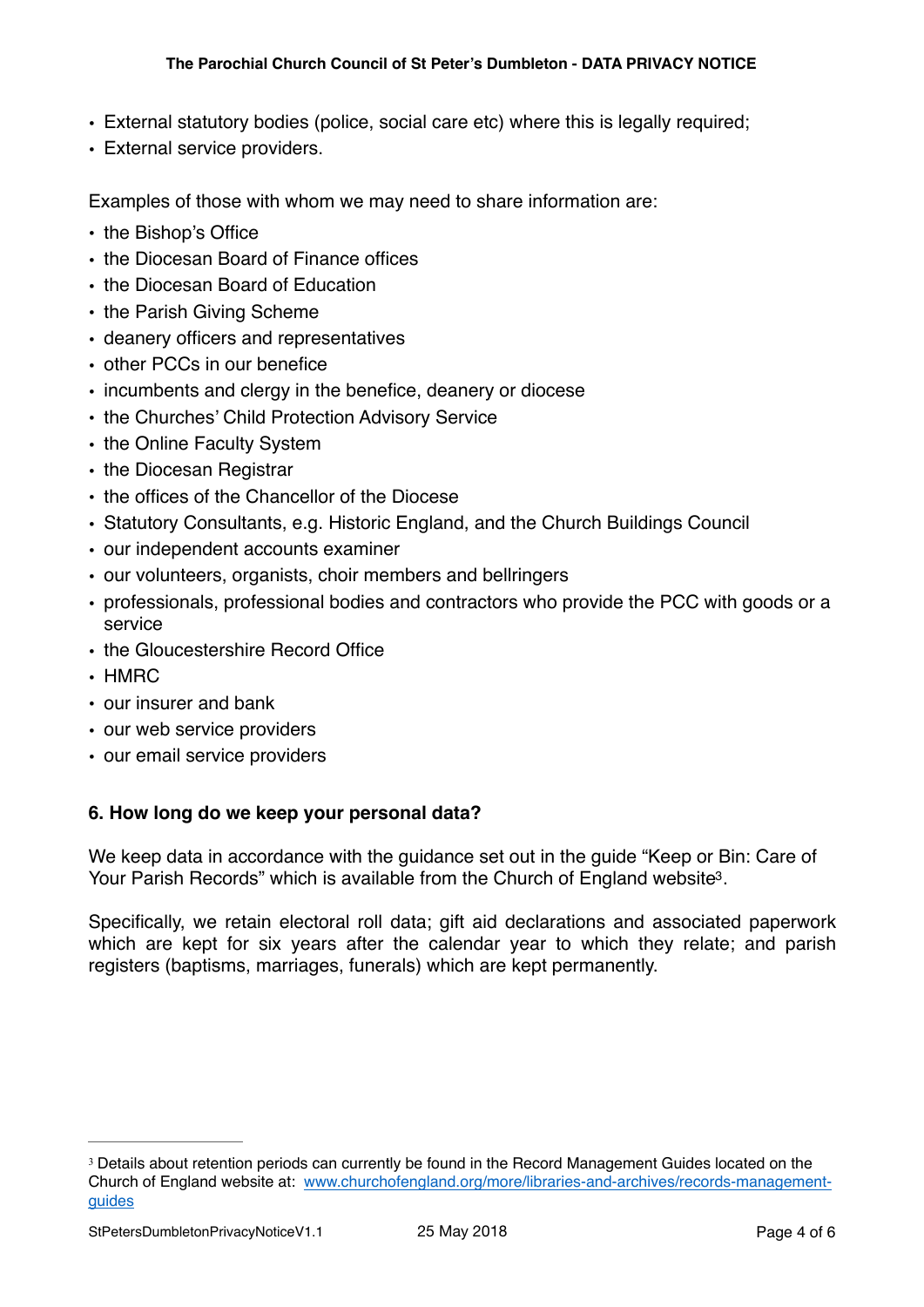## **7. Your rights and your personal data**

Unless overruled by other obligations, or subject to an exemption under the GDPR, you have the following rights with respect to your personal data:

- The right to request a copy of any personal data which the PCC of St Peter's Dumbleton holds about you;
- The right to request that the PCC of St Peter's Dumbleton corrects any personal data if it is found to be inaccurate or out of date;
- The right to request your personal data is erased where it is no longer necessary for the PCC of St Peter's Dumbleton to retain such data;
- The right to withdraw your consent to the processing at any time
- The right to request that the data controller (the PCC) provides the data subject (you) with your personal data and where possible, to transmit that data directly to another data controller, (known as the right to data portability). *[Only applies where the processing is based on consent or is necessary for the performance of a contract with the data subject and in either case the data controller processes the data by automated means]*.
- The right, where there is a dispute in relation to the accuracy or processing of your personal data, to request a restriction is placed on further processing;
- The right to object to the processing of personal data. *[Only applies where processing is based on legitimate interests, the performance of a task in the public interest or in the exercise of official authority, direct marketing or, in some cases, when processing is for the purposes of scientific/historical research and statistics].*
- The right to lodge a complaint with the Information Commissioners Office.

## **8. Marketing permissions and seeking consent**

Whilst there may be an expectation that people involved in the life of the diocese in many ways would expect to receive information from the PCC through email, post, social media etc; the PCC is required through data regulations to ensure that it asks for your permission to do so in certain circumstances; and to ensure that it makes you aware of your rights in doing so.

#### **Email and text marketing**

We will ask for your permission to contact you in this way.

#### **Postal marketing**

From time to time we may send you information about the parish and the wider diocese and its work unless you have told us you would prefer not to receive this information by post.

#### **Bulletins and newsletters**

The PCC will, in the main, require individuals to personally opt in and out of electronically sent information such as church newsletters. This ensures that individuals are able to manage the information they wish to receive.